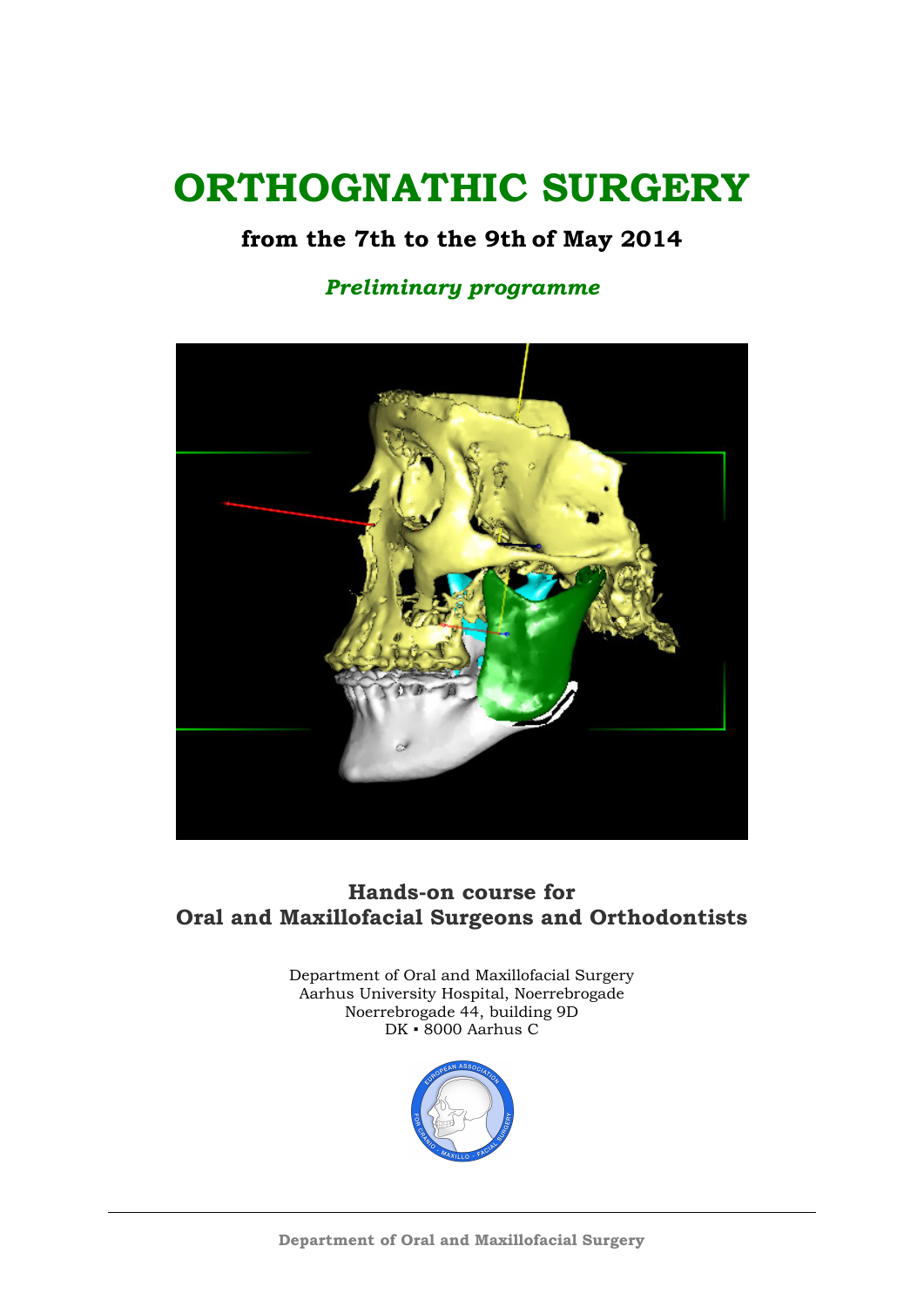# ORTHOGNATHIC SURGERY

## from the 7th to the 9th of May 2014

## Hands-on course for Oral and Maxillofacial Surgeons and Orthodontists

The aim of this three-day course is to demonstrate the importance of a close collaboration and understanding between the oral and maxillofacial surgeon and the orthodontist in the matter of diagnosis, treatment planning and performance of treatment of patients with growth abnormalities.

The maximum number of participants is limited to 12 persons to ensure optimal conditions for dialogue and demonstrations.

## Description

## The course includes

- surgical demonstrations (hands-on) on orthognathic surgical patients including conventional orthognathic surgery and distraction osteogenesis (6-7 patients)
- chairside demonstration on patients during different stages of treatment in our inhouse orthodontic clinic
- orthodontic surgical planning sessions including model surgery
- visitation of patients referred for orthognathic surgical treatment (3-4 patients each day)
- lectures on selected relevant topics; 2-4 hours each afternoon.

## Faculty

John Jensen, DDS, PhD, Ass. Prof., Chairman (JJ) Thomas Klit Pedersen, DDS, PhD, Professor, Head of Orthodontic Clinic (TKP) Sven Erik Nørholt, DDS, PhD, Ass. Prof., consultant surgeon (SEN) Martin Dahl, DDS, consultant surgeon (MD) Jytte Buhl, DDS, consultant surgeon (JBU) Malene Helleberg, DDS, consultant surgeon (MH) Morten Godtfredsen Laursen, DDS Orthodontist, (MGL) Hans Peter Harbo, orthodontist (HPH) Michel Dalstra, engineer (MDa)

## Course venue

Department of Oral and Maxillofacial Surgery Aarhus University Hospital, Nørrebrogade Nørrebrogade 44, building 9D, 3. DK ▪ 8000 Aarhus C Course secretary Puk Günsel  $\textbf{m}$  +45 78 46 29 60 ⊠: pukgun@rm.dk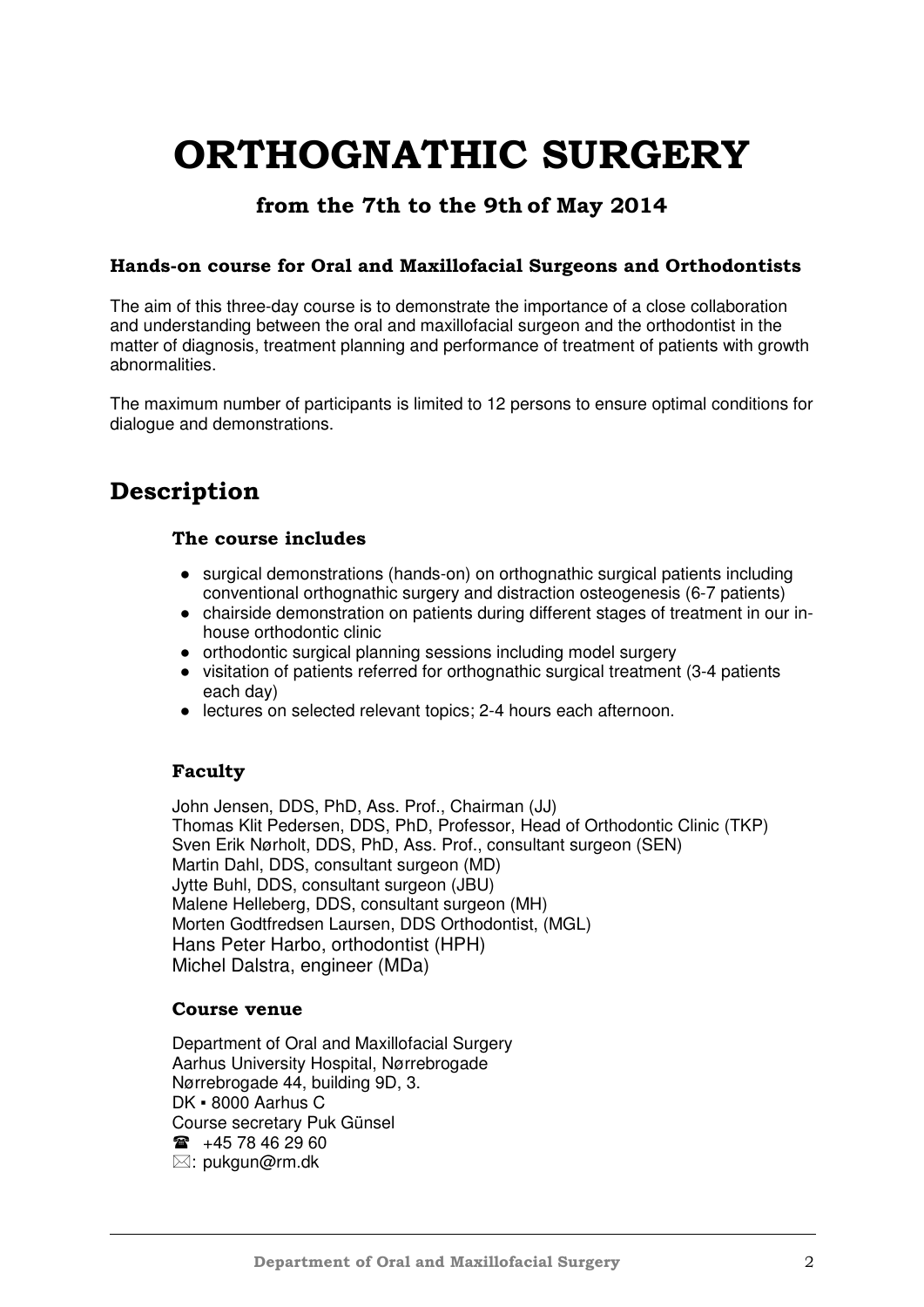## Programme

## Wednesday, 7th of May

- 08.00 08.15 Welcome, Coffee & bread
- 08.15 09.00 Presentation of surgical patients

#### 09.00 - 13.00 Surgery **Two orthognathic surgical cases**  Orthodontic clinic

- Chairside demo on patients in orthodontic-surgical treatment
- Surgical planning and model surgery for Thursday and Friday
- Orthognatic surgical visitation
- Virtual surgery, MDa

#### 13.00 - 14.00 Lunch

- 14.00 14.40 Lecture "Collaboration between orthodontists and surgeons in orthognathic surgery for the benefit of the patients - patients satisfaction", JJ
- 14.40 14.50 Discussion break
- 14.50 15.20 Lectures "Interrelation between planning, surgery and outcome - dentofacial proportions", TKP
- 15.20 15.30 Discussion Coffee break
- 15.30 16.00 Case presentation HPH
- 16.00 16.10 Discussion break
- 16.10 17.00 Lectures "Interrelation between planning, surgery and outcome - surgical technique, JBU

17.00 - 19.00 Welcome reception at the hospital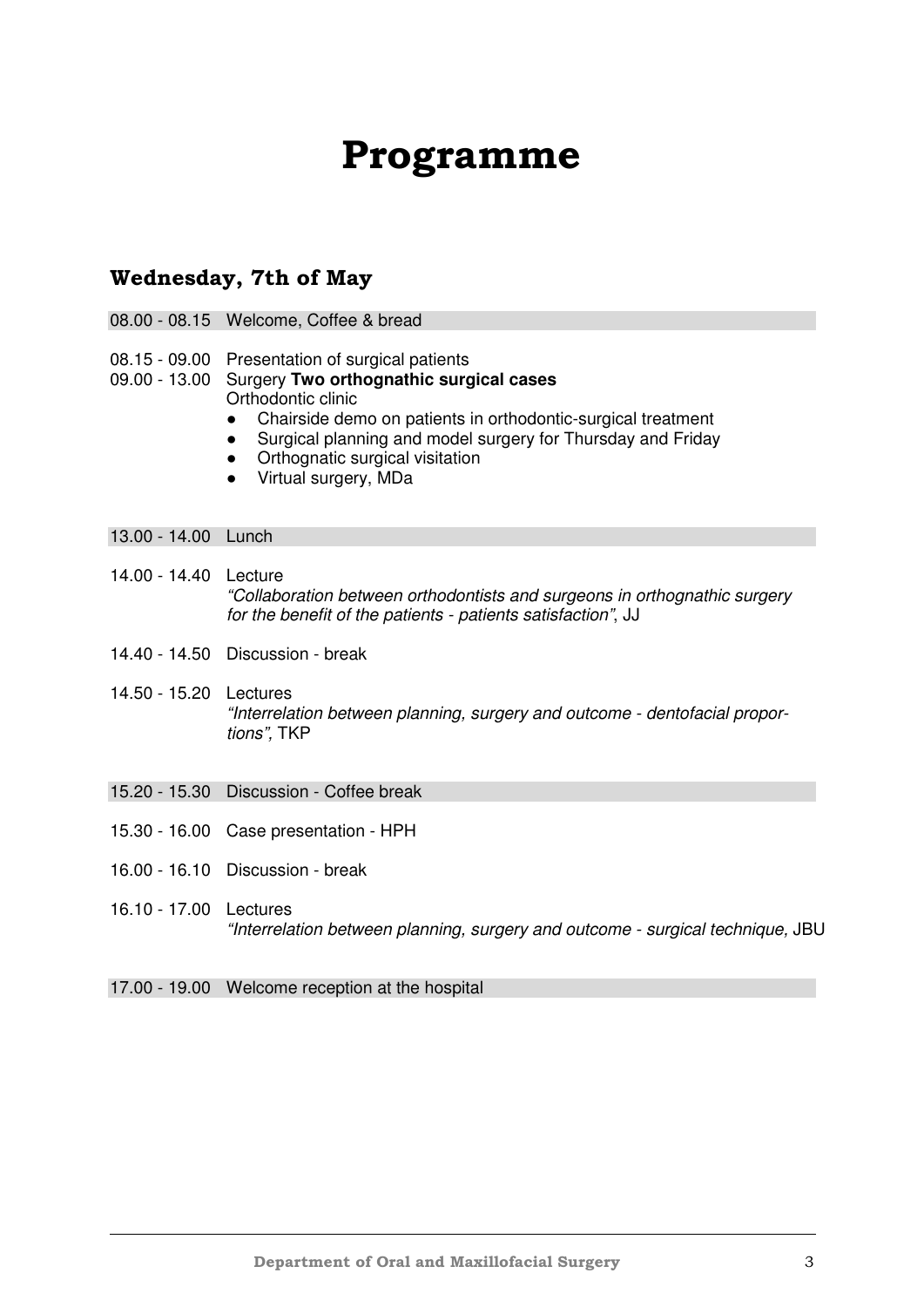## Thursday, 8th of May

|                        | 08.00 - 09.00 Coffee & bread. Presentation of surgical patients                                                                                                                                                                          |
|------------------------|------------------------------------------------------------------------------------------------------------------------------------------------------------------------------------------------------------------------------------------|
| 09.00 - 13.00          | Surgery Two orthognathic surgical cases<br>Orthodontic clinic<br>Demonstration on patients in orthodontic-surgical treatment<br>Visitation of 4 patients for orthodontic-surgical treatment<br>Surgical planning for Friday<br>$\bullet$ |
| 13.00 - 13.30 Lunch    |                                                                                                                                                                                                                                          |
| 13.30 - 14.00 Lecture  | "Contemporary early treatment of acquired and congenital facial deformities<br>in relation to later surgery", TKP                                                                                                                        |
|                        | 14.00 - 14.10 Discussions - break                                                                                                                                                                                                        |
| 14.10 - 14.40 Lecture  | "Bone anchor in cl. III patients - Surgical management of bone anchors", JBU                                                                                                                                                             |
|                        | 14.40 - 14.50 Discussion - Coffee break                                                                                                                                                                                                  |
| 14.50 - 15.20 Lectures | "Pitfalls in registrations and surgery", JBU                                                                                                                                                                                             |
|                        | 15.20 - 15.30 Discussion - break                                                                                                                                                                                                         |
| 15.30 - 15.50          | Lecture<br>"Pathology of the TMJ - interfering with orthognathic surgery", TKP                                                                                                                                                           |
| 15.50 - 16.05          | Lecture<br>"Surgical treatment of the TMJ, MD                                                                                                                                                                                            |
| 18.30                  | Dinner at a Restaurant in Aarhus                                                                                                                                                                                                         |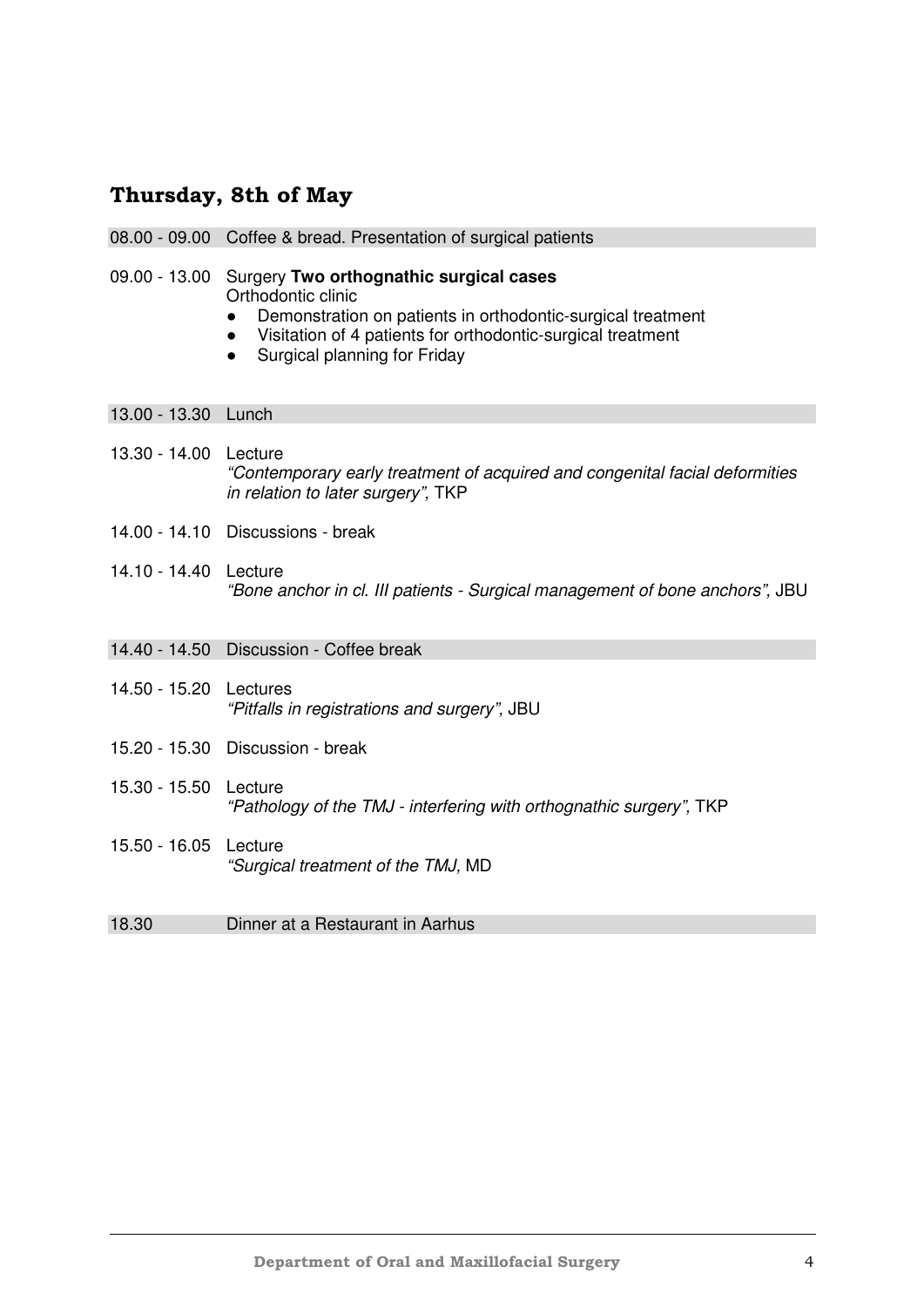## Friday, 9th of May

| 08.00 - 09.00 Coffee & bread. Presentation of surgical patients |
|-----------------------------------------------------------------|
|-----------------------------------------------------------------|

- 09.00 11.00 Surgery **One or two orthognathic surgical cases**  Orthodontic clinic
	- Demonstration on patients in orthodontic-surgical treatment
	- Visitation of 4 patients for orthodontic-surgical treatment
	- Orthognatic surgical visitation
	- Virtual surgery, MDa
- 11.30 12.30 Lecture "Temporary skeletal anchorage in orthodontics", MGL
- 12.30 13.00 Lunch
- 13.00 13.30 Lecture "Osseodistraction in orthognathic surgery - Mandible", SEN/TKP
- 13.30 13.40 Discussion Coffee break
- 13.40 14.10 Lecture "Osseodistraction in orthognathic surgery - Maxilla", SEN/TKP
- 14.10 15.00 Course evaluation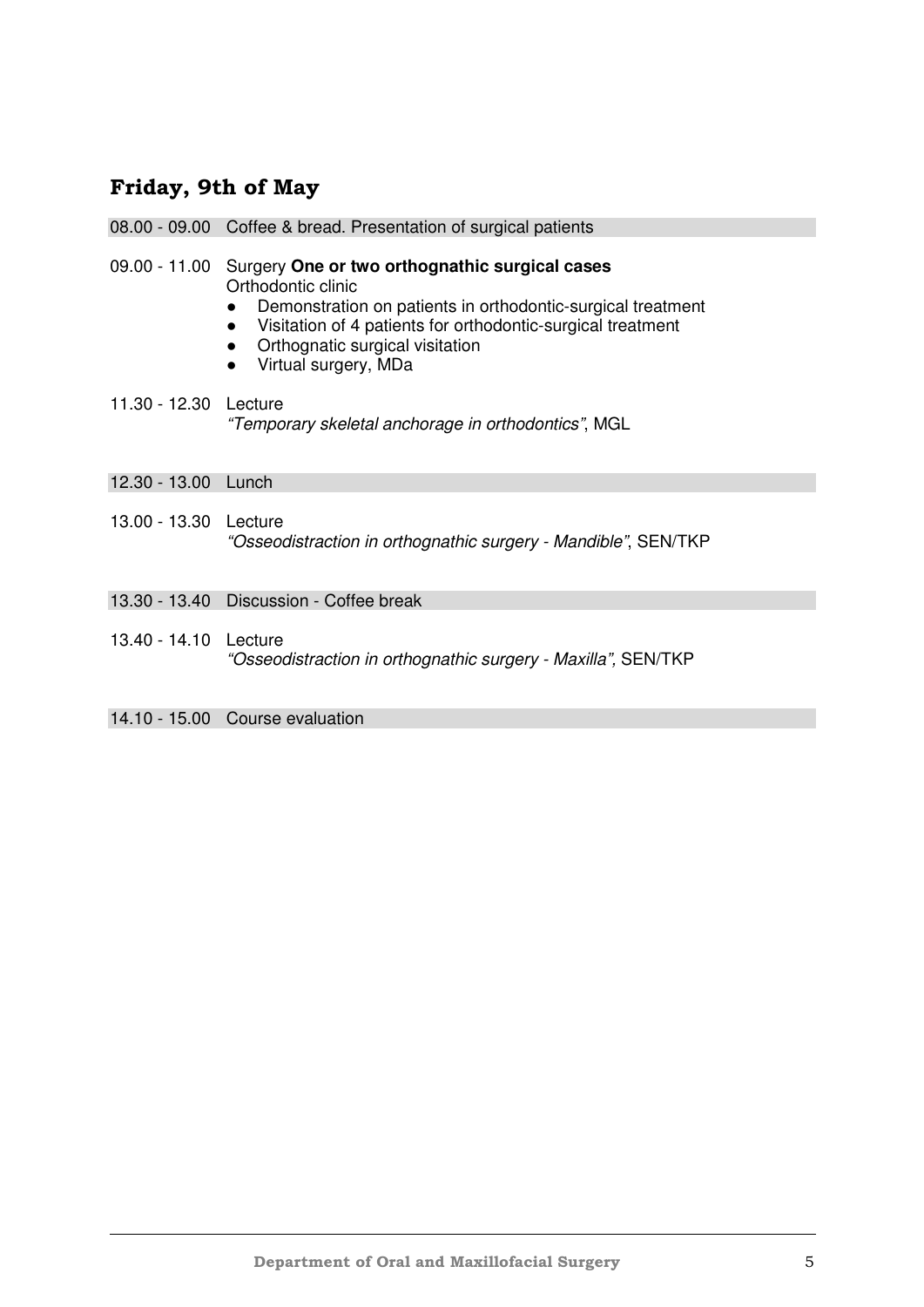## Practical information

## Course fee

Tuition for this three-day course is **1,250.00 Euro / 9.300,00 DKK** includes all course materials, coffee & bread and lunches. Welcome reception the  $1<sup>st</sup>$  day and course dinner the  $2<sup>nd</sup>$ day.

#### Special price for joint enrolment

At joint enrolment of a **surgeon and orthodontist** there will be given **25 % discount** so that the price will be **943.00 Euro / 6.975,00 DKK** per person.

#### Hotel accommodations (Approximate prices)

**Hotel Guldsmeden Aarhus**, Guldsmedgade 40, 8000 Århus C tlf. +45 86 13 45 50 **1.195,00 DKK (incl. breakfast)**  www.hotelguldsmeden.dk/home

**Helnan Marselis Hotel - Århus**, Strandvejen 25, 8000 Århus C tlf. +45 43 68 23 29 **929,00 DKK (incl. breakfast)** www.helnan.info/helnan-marselis-hotel/gb/helnan-marselis-hotel.aspx

**Hotel Scandic**, Banegaardspladsen 14, 8000 Århus C tlf. +45 87 32 01 00 **1.460,00 DKK (incl. breakfast)**  www.scandichotels.dk

**Hotel Scandic Århus Vest**, Rytoften 3, 8210 Århus V tlf. +45 86 15 68 44 **1.040,00 DKK (incl. breakfast)**  www.scandichotels.dk

**Radisson Blu Scandinavia, Hotel Aarhus**, Margrethepladsen 1, 8000 Århus C tlf. +45 86 12 86 65 **1.155,00 DKK (incl. breakfast)**  www.radissonblu.com/hotel-aarhus

### Further information

**www.visitaarhus.com**